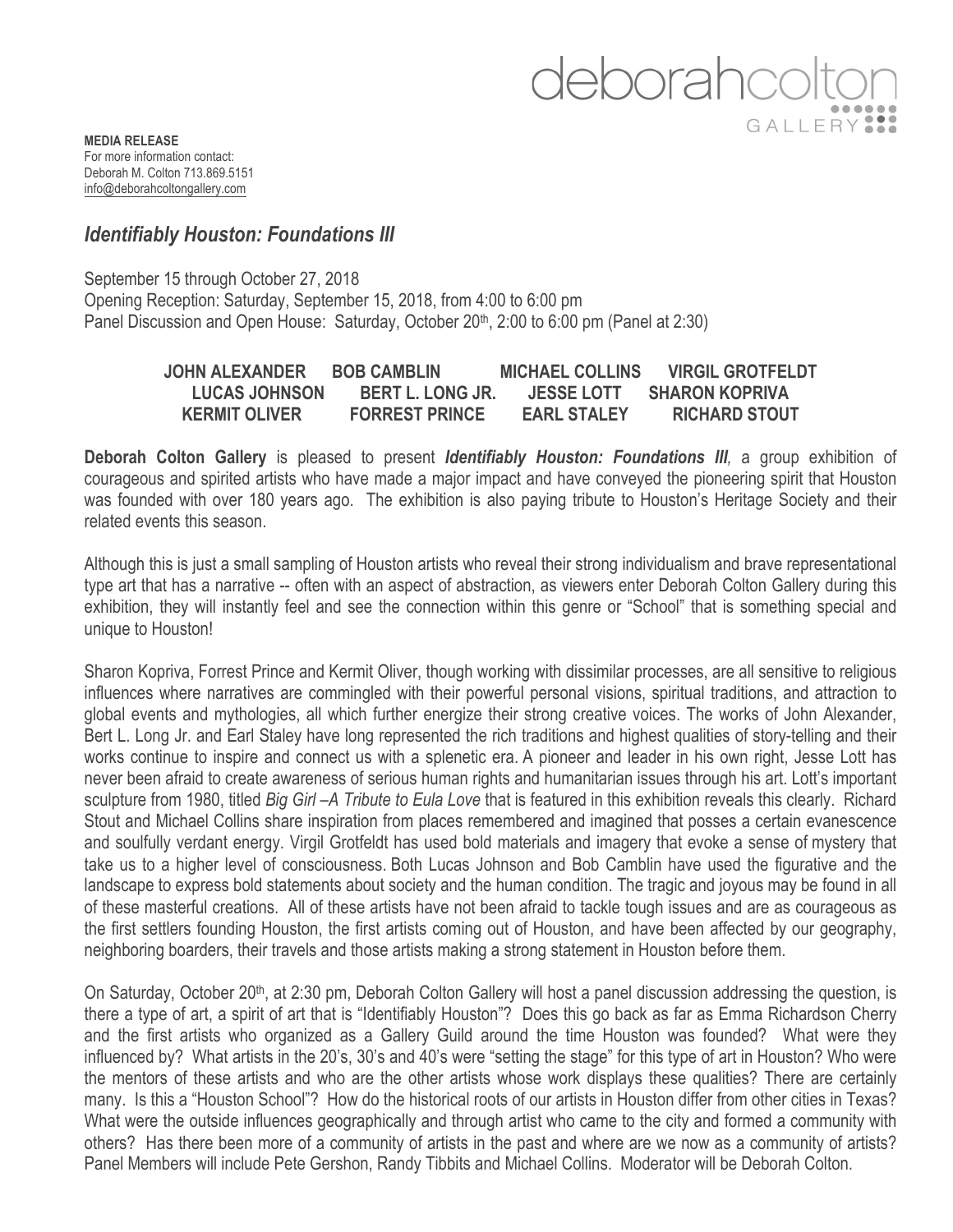Born on the bayou in east Texas, **John Alexander** has made an international career as a skilled draftsman, a painter of lush landscapes, and as a satirist creating allegorical tableaus. Alexander (b. 1945) began studying art at Lamar University in his hometown of Beaumont. After earning an MFA in 1970 from Southern Methodist University in Dallas, Alexander took a teaching position at the University of Houston, where he became a key figure in the city's nascent art scene. Alexander moved to New York City in 1979, taking a SoHo loft he still calls home. In addition to his continuing fascination with the surreal and humankind at its worst, Alexander gravitates toward depicting marshy landscapes, and studied portraits of flora and fauna, particularly the birds flocking to his part-time home on Long Island's East End. Naturalism and conservation remain hallmarks of his work, and he says the Beaumont bayou of his youth is never far from his mind. Alexander has been widely exhibited, with major shows at the Smithsonian American Art Museum in Washington, D.C., and the Museum of Fine Arts, Houston. His work can be found in public collections at the Metropolitan Museum of Art; Hirshhorn Museum and Sculpture Garden; Los Angeles County Museum of Art; Museum of Contemporary Art, Los Angeles; Museum of Contemporary Art, Chicago; Dallas Museum of Art; Museum of Fine Arts, Houston; and many others. He has received many awards in the arts nation-wide.

**Bob Camblin** was born in Oklahoma in 1928 and studied painting at the Kansas City Art Institute, earning an MFA in 1955. He taught at Rice University from 1967 to 1973 with Joe Tate and Earl Staley, with whom he shared a studio space. His influence and art was a constant undercurrent in the Houston art scene, revealing much about the environment and those that surrounded him. He left Houston in the early 80s. Known for his drawings, watercolors, paintings and his gregarious, direct personality, Camblin was included in the *Fresh Paint*, *The Houston School* Museum of Fine Arts exhibition in 1985 and was the only artist without a written statement in the catalogue….

**Michael Roque Collins** is an artist recognized for producing some of the most profoundly affecting figurative Post Symbolist painting seen today in Contemporary art. He was born in Houston, Texas, in 1955 and maintains his primary studio in this Gulf Coast city. His works have been favorably reviewed in a variety of international arts publications, such as Art News Magazine, Art In America, Art Lies, and Art World Magazine. His art has been curated in more than 250 group exhibitions in the U.S., Cuba, Peru, Germany, China, Mexico, France, Denmark, Greece, and Istanbul. His paintings have received more than 50 juried awards, including a National Endowment for the Arts-Middle American Arts Alliance grant for excellence in painting and works on paper, as well as three Cultural Arts Council of Houston grant awards for excellence in painting. Collins has held many university teaching positions and is currently the Senior Director of the Visual Arts Department, at Houston Baptist University, where he is also Artist-in-Residence in Painting, Professor of Art and focuses on teaching in the MFA program.

Born in 1948 in Decatur, Illinois, **Virgil Grotfeldt** earned a bachelor's degree in art education from Eastern Illinois University in 1971 and a master's degree at Tyler School of Art in Philadelphia in 1974. He moved to Houston in 1977. He began teaching painting and drawing at HBU in 2002, where he was also widely considered instrumental in the concept and construction of the University Academic Center's new building, of which the art department occupies about 70 percent. Grotfeldt's work is included in many private and public collections, including The Menil Collection, Houston, Texas; Whitney Museum of American Art, New York, New York; NOG Insurance Company, Amsterdam, The Netherlands; Free International University World Art Collection, Zeist, The Netherlands; Museum of Fine Arts, Houston, Texas; Dallas Museum of Art; El Paso Museum of Art; Tyler Museum of Art, Tyler, Texas; and Upriver Gallery Collection, Chengdu, China.

**Lucas Johnson** was a self-taught, multi-disciplinary artist immersed in the creative community in Houston from the time of his settling here in 1973 until his passing in 2002. He lived for an extended time in Mexico City, where he was embraced and influenced by artist contemporaries who followed the great Mexican muralists. Self-taught in drawing, paintings, printmaking and bronze casting, he debuted paintings for the first time in 1967. Johnson was a guest instructor in the arts at the Glassell School of Art and at Houston's Rice University. His work is represented in the permanent collections of museums in Mexico City, the Menil and Museum of Fine Arts Houston, and the Modern Art Museum in Tel Aviv. In 1993 Johnson was a founding board member of the Houston Artists Fund with two associates, effectively establishing a charitable organization, still active, that serves as a fiscal sponsor for nonprofit art-related projects and provides administrative support and budgets monitoring for funds raised from the art community.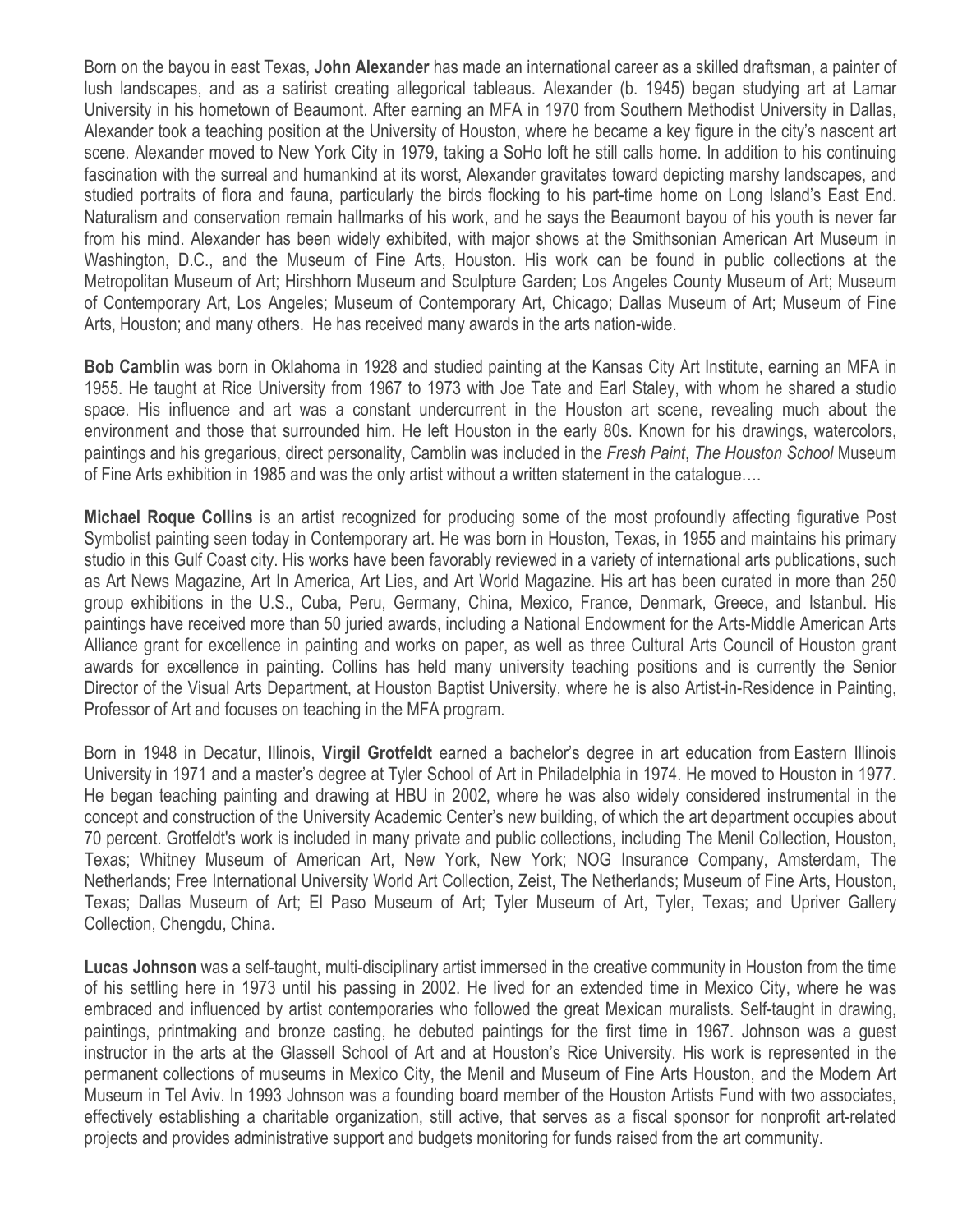**Bert L. Long, Jr.**, a self-taught artist, was born in 1940 in Texas, grew up the Houston's historic Fifth Ward and received his formal education from UCLA. Following a career as a master chef, Long decided to devote himself entirely to art in 1979. He began to explore folk art and assemblage to create a unique body of work, attracting the attention of Jim Harithas, then Director of the Contemporary Arts Museum Houston, and artists John Alexander, Salvatore Scarpitta and James Surls. His life spanned an era of radical change in the American social climate, the influence of which can be seen clearly in his work. Long's paintings and sculptures incorporate a high level of skill and sophisticated knowledge of art history, along with complex philosophical and social issues. Long describes the philosophy behind his work as "a quest to help people diagnose their inner self," believing his art to be "the vehicle to help facilitate [such a] process." The late Peter Marzio, former Director of the Museum of Fine Arts, Houston, said of Bert Long: "Bert Long does not avert his gaze from that which is painful, but as [his artworks] testify, he also brings a spirit of joy and redemption to his art. We can all learn from this great artist." Over Long's 33-year career as a painter, sculptor, and photographer, he was awarded several significant awards including the National Endowment for the Arts Grant in 1987 and the prestigious Prix de Rome fellowship in 1990.

**Jesse Lott** is an African-American sculptor of great distinction and a long time 5th Ward, Houston resident, who began his artistic career creating and selling his works as a student at E.O. Smith Elementary School in 1957. Jesse Lott works in paper, metal, and wood as well as working with armatures and wire, all the while building with his artistry a capacity for emotional power. His technique is derived from collecting and recycling discarded materials, as a type of urban archeology fused with scientific methodology. He has influenced many artists, including Texans as well known as James Surls, Bert Long Jr. and Angelbert Metoyer. The all-ages workshops that he has held over the years in his studio as a community service have inspired many students who would otherwise have no exposure to art. Lott's communityoriented philosophy and his Artists in Action program helped spark the creation of the now famous Project Row Houses."

**Sharon Kopriva** is a Houston native. Her career launched in 1985 with the exhibition *Fresh Paint* at the Museum of Fine Arts, Houston. In the past 25 years she has exhibited her art in major cities in the United States, Mexico, Peru, India, Cuba, China, and Europe. In addition to her participation in *Fresh Paint – The Houston School,* her most notable exhibitions include a solo show curated by the legendary Walter Hopps at The Menil Collection in 2001 and a retrospective of her work shown at the Ogden Museum of Southern Art, curated by Bradley Sumrall in 2012, entitled *From Terra to Verde*. Kopriva is deeply influenced by a varied set of inspirations, including her Catholic upbringing, the wonders of nature, and her continued spiritual journey.

**Kermit Oliver** was born in Refugio, Texas, the son and grandson of African American working cowboys. He majored in art and education at Texas Southern University and graduated with a Bachelor of Fine Arts degree and teaching certificate. Throughout college, Kermit was mentored by professor and artist, John Bigger who recognized strength and individual spirit. Over the years, Kermit Oliver's masterfully executed paintings and drawings have earned him worldwide recognition as one of the finest contemporary American artists of our time. Oliver's work was included in the inaugural exhibition at the Smithsonian's National Museum of African American History and Culture and recently also, The Nave Museum held a solo exhibition of selected works by Oliver. In 2013, Oliver received the first Lifetime Achievement Award from the Art League Houston. Oliver's work was the subject of a major retrospective at the Museum of Fine Arts Houston in 2005. His work was included in the 2001 international SITE SANTA FE biennial, curated by art historian/critic Dave Hickey. His works have a sense of spirit and mystery that reflect his unique and personal vision.

**Forrest Prince** was born in Houston, Texas in 1935. With no formal art education, he began making art in 1969, and in 1976 was given his first solo exhibition at the Contemporary Art Museum, Houston. In 1983 Prince founded the Praise God Foundation. His body of work is unusual in its' freedom from the machinations and impurities of the art world and represents man's higher spiritual aspirations. In addition to his Christian religious work, Prince's artwork is also concerned with political and social issues. Some of his artworks involve the artist's investigations into food consumption other works severely question the satanic practices of the US Government. He has participated in many group exhibitions in museums and galleries including: Diverse Works, Hooks-Epstein Gallery, San Antonio Museum of Fine Arts, Lawndale Art Center, Art Car Museum, Station Museum, and The Menil Collection.